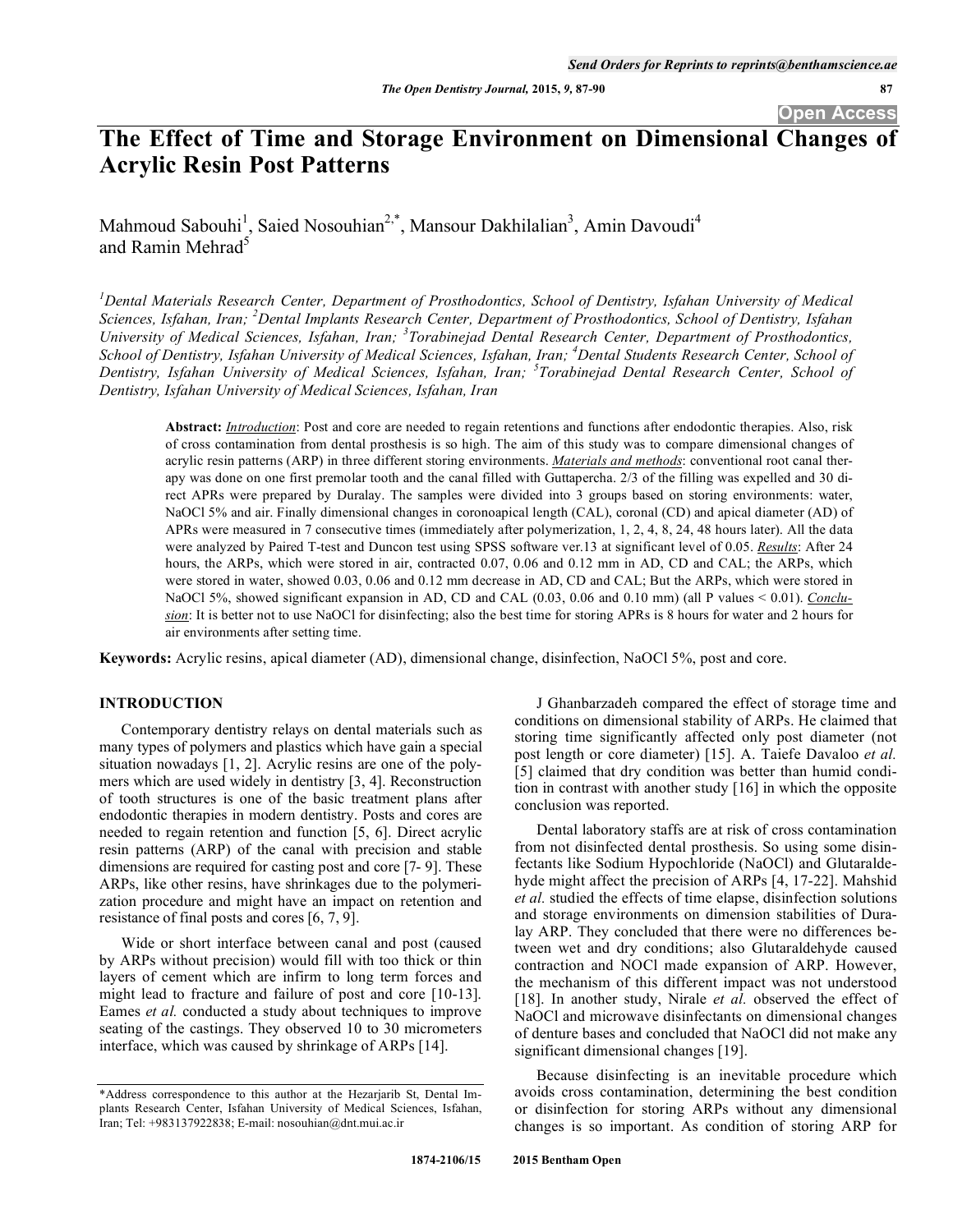direct post and core fabrication is somehow controversial [16, 18, 19], and previous studies did not make so much effort to evaluate the effects of NaOCl on ARPs carefully, the aim of present study was to compare dimensional changes of Duralay ARPs in environments of air, water and NaOCl as a disinfectant.

The null hypothesis is that water and NaOCl would not make any significant differences in dimensions of Duralay ARPs especially after 24 hours.

## **MATERIALS AND METHODS**

In this observational-analytical *in vitro* study, standard root canal therapy was done on one first mandibular premolar tooth in order to prepare 30 ARPs. In the first stage, straight line access was made by using high speed fissure burs (Teeskavan, Tehran, Iran) and rotary instruments (FKG Dentaire, La Chaux-de- Fonds, Switzerland). Step-back technique was administered for endodontic treatment. After cleaning and shaping by K-files (Dentsply Maillefer, Ballaigues, Switzerland) up to a size  $#80$ , lateral condensation technique was done to fill the canal with Guttapercha (Diadent Group International Inc., Vancouver, Canada) and final periapical radiography was taken (Fig. **1A**). One week later, the crown was sectioned horizontally from the top of the orifice by a double-sided diamond disc (Teeskavan, Tehran, Iran) and using a low-speed straight handpiece (Kavo, Joinville, SC, Brazil) in order to prepare ARPs easier and similar to clinical conditions (In many cases the crowns are fractured due to trauma or some parts of the crowns would be milled for preparing post and cores). The external margins of the tooth were beveled. 2/3 Guttapercha filing was expelled and inner rim of the canal was shaped by Peso reamer (Largo peso reamer, Dentsply Maillefer, Ballaigues, Switzerland) and Gates-glidden drills (Dentsply Maillefer, Ballaigues, Switzerland). One periapical radiograph was taken to evaluate the prepared canal and the apical seal (Fig. **1B**).

 Before making patterns, Vaseline was used to lubricate the canal, then Duralay acrylic resin (Reliance Dental Mfg. Co., Alsip, USA) was manipulated based on manufacturer instruction. Loose consistency of acryl was driven to the canal by using a plastic sprue (Pinjet, Angelus, Londoria, Brazil) to fabricate direct ARP of the canal (Fig. **1C**). Also, a thin layer of loose acryl (Reliance Dental Mfg. Co) was added to the canal to make precise and complete ARP. In the final stage of acrylic polymerization, the excessive acryl was removed to define the coronal border of the post. The plastic sprue (Pinjet, Angelus) remained inside and the ARP was removed from the canal after 7 minutes (final setting time). Then immediate measurement was done to have a reference point and it was assumed as basic measurement. This ARP, which had no shrinkages, would be so close to real dimensions of the canal. So, corono-apical length (CAL), coronal (CD) and apical diameters (AD) were measured immediately. The distance from apical point to coronal margin was considered as CAL; AD was defined as the mesiodistal distance from 1.5 mm above the apical point and CD was defined as the mesiodistal distance from 1.5 mm beyond the coronal margin of ARP.

The 30 fabricated ARPs were stored into following storage environments: water, NaOCl 5% (Golrang, Pakshoo Co. Tehran, Iran) and air (Fig. **1D**) in 25°C temperature. The CAL, AD and CD of the ARPs were measured in 6 other consecutive times (1, 2, 4, 8, 24, 48 hours later) by using a digital micrometer (Mitutoyo, Illinois, USA). The collected data from these mentioned intervals (6 consecutive times) were compared with the base measurements and analyzed by Paired T-test and Duncan using SPSS software version 13 at significant level of 0.05.



**Fig. (1).** Periapical radiography of the first mandibular premolar after endodontic therapy (**A**); periapical radiography of the tooth after sectioning and preparing for ARP (**B**); preparing Duralay ARP by using plastic sprue (**C**); storing ARPs in different environments (**D**).

## **RESULTS**

Table **1** represents the means and standard deviations of measured CAL, AD and CD in three different environments.

The data showed the ARPs, which were stored in air, contracted 0.02, 0.01 and 0.01 mm in AD, CD and CAL after 1 hour. The shrinkage continued but in lesser rates. Contraction was observed after 24 hours in AD, CD and CAL (0.07, 0.06 and 0.12 mm).

The ARPs, which were stored in water, showed 0.01 mm contractions in AD, CD and CAL after 1 hour. Also 0.03, 0.06 and 0.12 mm decrease was seen in AD, CD and CAL after 24 hours.

But the ARPs, which were stored in NaOCl 5%, showed significant expansion in size. AD, CD and CAL expanded 0.08, 0.01 and 0.08 mm after 1 hour. The CD showed the least expansion. Also, the expansion continued in AD, CD and CAL (0.03, 0.06 and 0.10 mm) after 24 hours.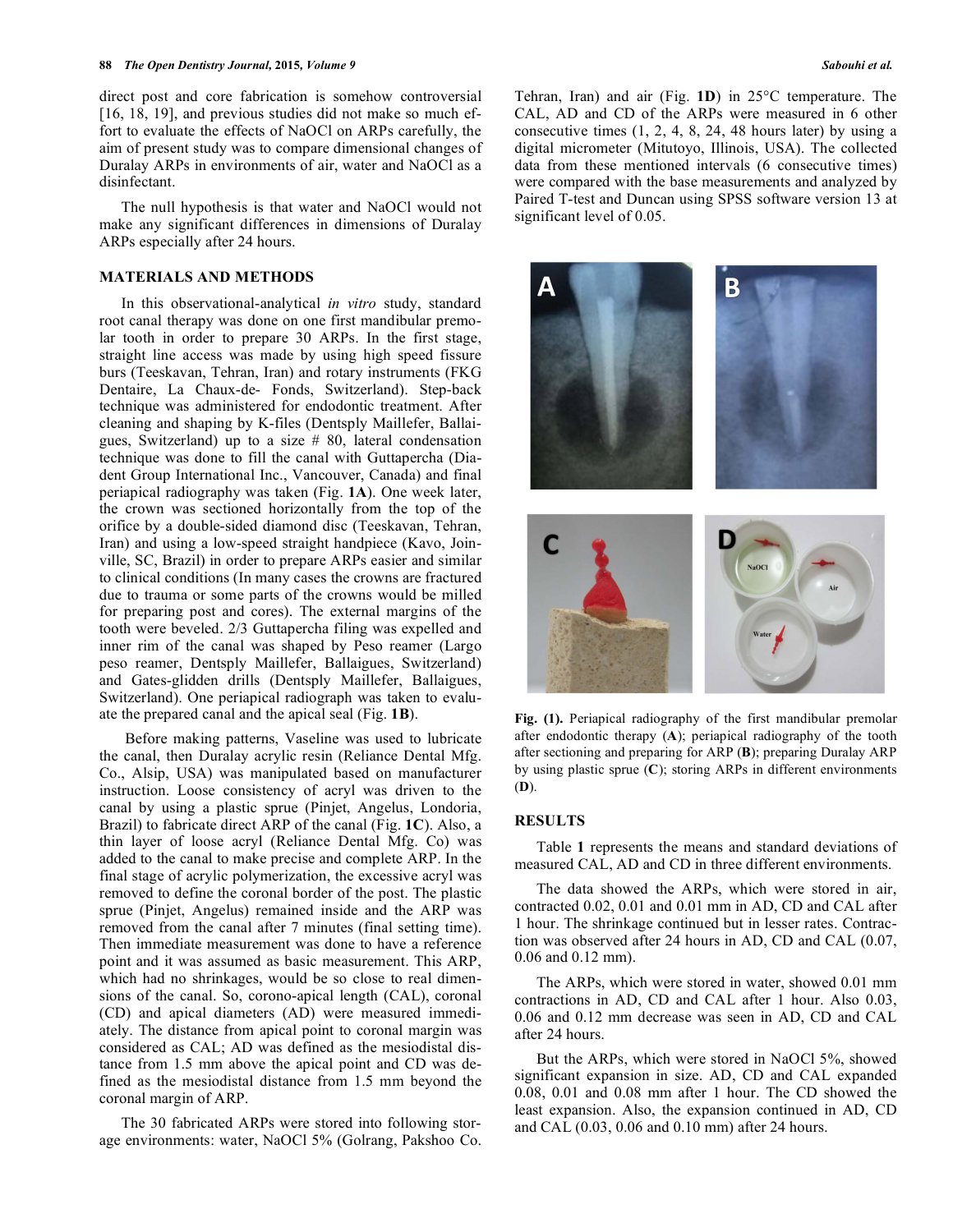| Environment  | Time           | Apical          |                | Coronal         |                | Corono-apical    |                |
|--------------|----------------|-----------------|----------------|-----------------|----------------|------------------|----------------|
|              |                | <b>Diameter</b> | $P$ value      | <b>Diameter</b> | $P$ value      | <b>Diameter</b>  | P value        |
| Air          | <b>Basic</b>   | $1.62 \pm 0.16$ | $\sim$         | $2.22 \pm 0.17$ | $\sim$         | $11.26 \pm 0.54$ | $\sim$         |
|              | $\mathbf{1}$   | $1.60 \pm 0.17$ | < 0.001        | $2.21 \pm 0.18$ | 0.009          | $11.25 \pm 0.53$ | 0.003          |
|              | $\overline{c}$ | $1.58 \pm 0.16$ | < 0.001        | $2.20 \pm 0.22$ | 0.004          | $11.23 \pm 0.49$ | < 0.001        |
|              | $\overline{4}$ | $1.56 \pm 0.15$ | < 0.001        | $2.18 \pm 0.22$ | < 0.001        | $11.17 \pm 0.56$ | 0.007          |
|              | 8              | $1.56 \pm 0.16$ | < 0.001        | $2.16 \pm 0.23$ | < 0.001        | $11.15 \pm 0.53$ | 0.025          |
|              | 24             | $1.55 \pm 0.15$ | < 0.001        | $2.16 \pm 0.23$ | < 0.001        | $11.14 \pm 0.53$ | 0.019          |
|              | 48             | $1.55 \pm 0.15$ | < 0.001        | $2.15 \pm 0.23$ | < 0.001        | $11.14 \pm 0.53$ | 0.019          |
| <b>NaOCI</b> | <b>Basic</b>   | $1.42 \pm 0.12$ | $\blacksquare$ | $1.99 \pm 0.11$ | $\blacksquare$ | $10.92 \pm 0.93$ | $\blacksquare$ |
|              | $\mathbf{1}$   | $1.50 \pm 0.10$ | < 0.001        | $2.00 \pm 0.16$ | 0.12           | $11.00 \pm 0.91$ | 0.020          |
|              | $\overline{c}$ | $1.54 \pm 0.12$ | < 0.001        | $2.00 \pm 0.15$ | 0.007          | $11.08 \pm 0.91$ | 0.042          |
|              | 4              | $1.60 \pm 0.11$ | < 0.001        | $2.06 \pm 0.14$ | < 0.001        | $11.12 \pm 0.91$ | 0.016          |
|              | 8              | $1.66 \pm 0.09$ | < 0.001        | $2.13 \pm 0.13$ | < 0.001        | $11.15 \pm 0.90$ | 0.012          |
|              | 24             | $1.68 \pm 0.09$ | < 0.001        | $2.14 \pm 0.13$ | < 0.001        | $11.16 \pm 0.90$ | 0.010          |
|              | 48             | $1.68 \pm 0.09$ | < 0.001        | $2.15 \pm 0.13$ | < 0.001        | $11.16 \pm 0.89$ | 0.006          |
| Water        | <b>Basic</b>   | $1.43 \pm 0.11$ | $\sim$         | $1.93 \pm 0.23$ | $\sim$         | $12.50 \pm 1.22$ | $\sim$         |
|              | $\mathbf{1}$   | $1.42 \pm 0.13$ | 0.018          | $1.92 \pm 0.24$ | 0.010          | $12.49 \pm 1.21$ | 0.01           |
|              | $\overline{c}$ | $1.41 \pm 0.13$ | < 0.001        | $1.91 \pm 0.24$ | < 0.001        | $12.48 \pm 1.22$ | 0.002          |
|              | $\overline{4}$ | $1.40 \pm 0.13$ | < 0.001        | $1.89 \pm 0.24$ | < 0.001        | $12.43 \pm 1.20$ | < 0.001        |
|              | 8              | $1.40 \pm 0.16$ | < 0.001        | $1.87 \pm 0.24$ | < 0.001        | $12.41 \pm 1.19$ | < 0.001        |
|              | 24             | $1.40 \pm 0.16$ | < 0.001        | $1.87 \pm 0.24$ | < 0.001        | $12.40 \pm 1.19$ | < 0.001        |
|              | 48             | $1.39 \pm 0.16$ | < 0.001        | $1.86 \pm 0.24$ | < 0.001        | $12.40 \pm 1.19$ | < 0.001        |

**Table 1. Dimensional changes (mm) and P values of ARPs in different environments.** 

Paired T-test analyze showed that ARPs contracted in water (P value  $< 0.01$ ) and air (P value  $< 0.02$ ) condition in contrast with NaOCl solution which made expansion in samples (P value  $< 0.05$ ).

Duncan statistical test showed significant differences in CAL, AD and CD of the ARPs which were stored in 3 different environments (P value $<0.025$ ).

# **DISCUSSION**

It has been shown that one of the main reasons of vertical root fracture is the insertion of cast posts and cores due to a wedging effect which is caused by cement hydraulic pressure. Therefore, precise fabrication of ARPs with acceptable and stable dimensions during investing, burning out and casting can significantly affect the reduction of further vertical fractures [7, 6, 9].

The analyzed results support rejecting the stated null hypothesis and significant difference was found in dimensions especially for NaOCl which caused expansions after 24 hours (P values  $< 0.01$ ).

As the results show; the AD, CD and CAL of Duralay ARPs decreased in water and air conditions. The contraction was apparently lower in water than air conditions. In contrast, NaOCl solution made increase in sizes of samples and caused unstable condition of storing. Hence, the water prepares the best condition for storing Duralay ARPs, especially during first 8 hours.

Mahshid *et al.* claimed that the decrease was obvious in the length and diameter size of acrylic Duralay ARPs in air condition; however, expansions were observed in NOCl condition after 24 hours [18]. They prepared ARPs in 10 metal cylinders without any similarities to a normal tooth canal. However, plastic sprues surrounded by Duralay resin were used in present study to make ARPs more similar to shape and size of mandibular first premolar canal. The present results showed that the best time, to store samples in air, was until 2 hours after the final setting of the ARPs. In mentioned study, the initial time of measuring was 17 minutes after the samples sat while 80% of contraction proceeded until then [12]. These mentioned differences might be the reason of different recorded data between two studies.